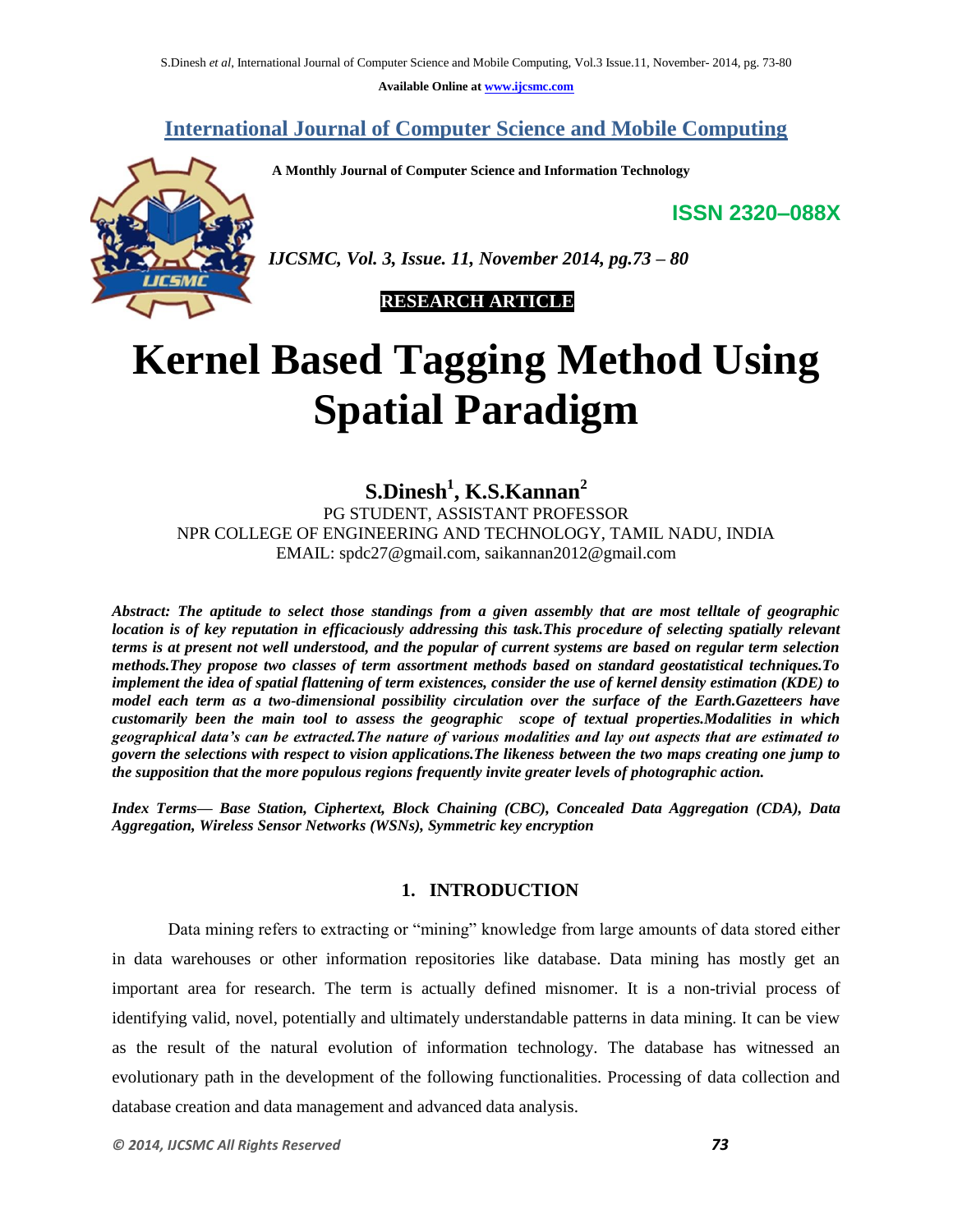Data mining is a step in the process of knowledge discovery consisting of applying data analysis and discovery algorithms that, under acceptable computational efficiency limitations, produce a particular enumeration of patterns and relationships in large data sets. These tools can include statistical models, mathematical algorithms, and machine learning methods (algorithms that improve their performance automatically through experience, such as neural networks or decision trees). Consequently, data mining consists of more than collecting and managing data, it also includes analysis and prediction.

The most common one is in the form of a large number of observations (cases). Real world applications usually are large in respect of the number of variables (dimensions) that are represented in the data set. Data mining is also concerned with this side of largeness. Especially in the field of bioinformatics, many data sets compromise only a small number of cases but large number of variables. Secondary analysis implies that the data can rarely be regarded as a random sample from the population of interest and may have quite large selection biases. The primary focus in investigating from a small sample to a large universe, but more likely partitioning the large sample into homogeneous subsets.

Geotagging is the process of recognizing textual references to geographic locations, known as toponyms, and resolving these references by assigning each lat/long values. Typical geotagging algorithms use a variety of heuristic evidence to select the correct interpretation for each toponym. A study is presented of one such heuristic which aids in recognizing and resolving lists of toponyms, referred to as comma groups. Comma groups of toponyms are recognized and resolved by inferring the common threads that bind them together, based on the toponyms' shared geographic attributes.

 The advent of mobile devices has gone hand-in-hand with an increased interest in geographic information retrieval. Indeed, as more information about the location of users becomes available, there is a growing need to identify the geographic scope of web resources: A promotion for United Kingdom railway tickets may be of little interest to a user in Australia, while photos of Portland Timbers games may mainly be of interest to residents of Portland. Gazetteers have traditionally been the main tool to assess the geographic scope of textual resources. However, gazetteers are limited to manually compiled lists of toponyms, which are necessarily restricted in scope. Many local landmarks or geographic features may not be contained in these lists, and vernacular places names and events are often not accounted for. Moreover, apart from place names and events, there may be a variety of other textual cues that can be used to estimate the geographic scope of a resource, such as slang words, regional product names, and so on.

Our aim in this section is to introduce a number of measures to identify Flickr tags that relate to location. Such tags can refer to toponyms (e.g., Paris, France, Mediterranean), but also to geographic features (e.g., beach, forest, lake), names of landmarks (e.g., empire state building, Eiffel tower), events (e.g., 911, ironman), slang words, and so on. For each of these types of tags, the distribution of tag occurrences should deviate substantially from that of general tags such as birthday party or iphone. Nonetheless, in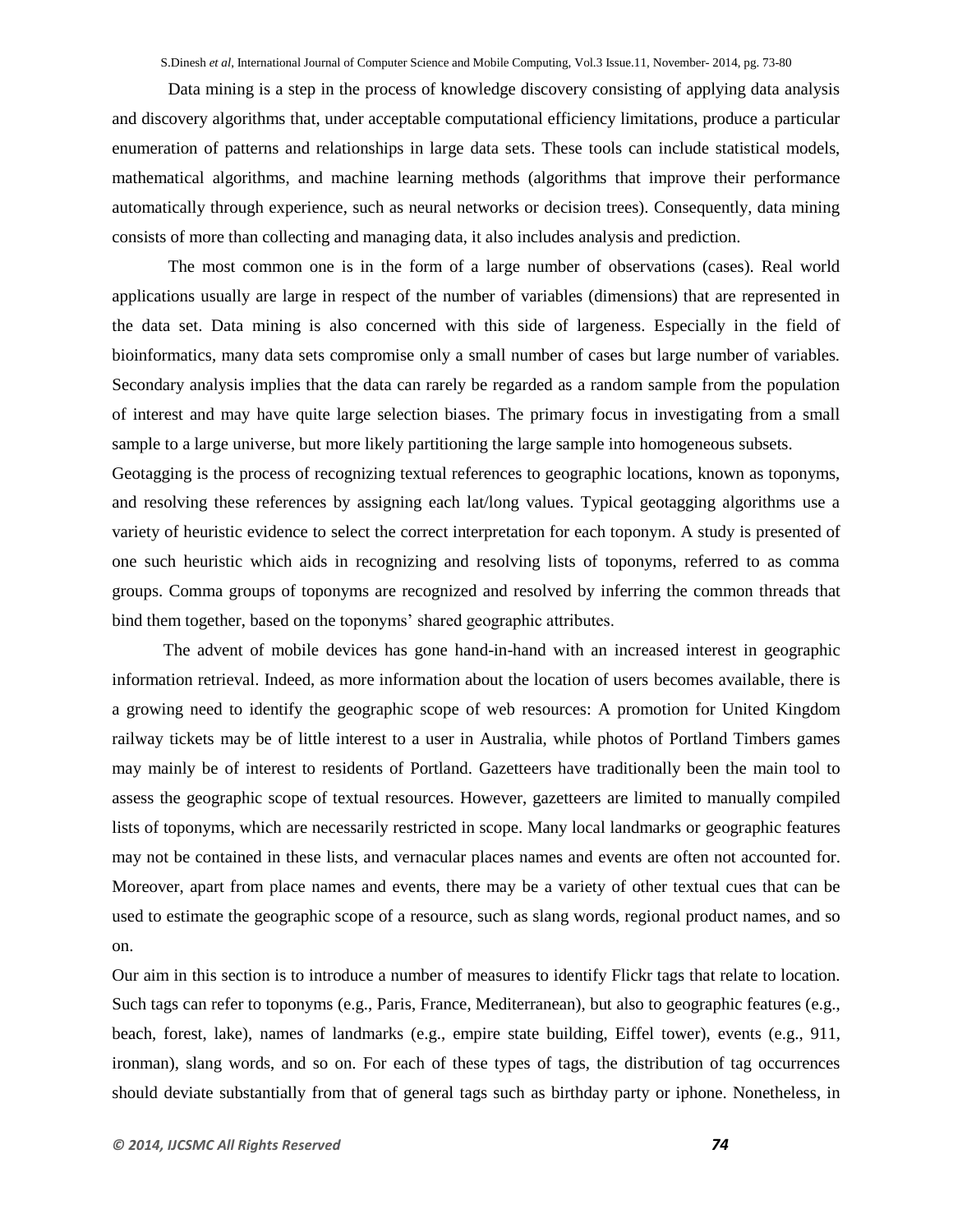many cases, there may be several grid cells that contain a large number of tag occurrences. Classical term selection techniques are poorly equipped to differentiate between situations where these cells define a small number of regions and situations where such cells occur at many different places. The geospread measure, on the other hand, does explicitly look for clusters of grid cells, but is difficult to interpret. Our aim in this section is to introduce a number of measures to identify Flickr tags that relate to location. Such tags can refer to toponyms (e.g., paris, france, mediterranean), but also to geographic features (e.g., beach, forest, lake), names of landmarks (e.g., empire state building, Eiffel tower),events (e.g., 911, ironman), slang words, and so on. For each of these types of tags, the distribution of tag occurrences should deviate substantially from that of general tags such as birthday party or iphone. Nonetheless, in many cases, there may be several grid cells that contain a large number of tag occurrences. Classical term selection techniques are poorly equipped to differentiate between situations where these cells define a small number of regions and situations where such cells occur at many different places. The geospread measure, on the other hand, does explicitly look for clusters of grid cells, but is difficult to interpret.

The abundance of geotagged resources give the possibility of easily extracting a geographical profile of terms. By extending the concept of event in the domain of the image-sharing application there is a need to define a method for employing this raw geographical data. The reason of doing this is the creation of a general retrieval model in order to improve the detection and search of event-related resources.

# **2. LITERATURE SURVEY**

## **2.1.Georeferencing Wikipedia Pages Using Language Models from Flickr**

The task of assigning geographic coordinates to web resourceshas recently gained in popularity. In particular, several recent initiativeshave focused on the use of language models for georeferencing Flickrphotos, with promising results. Such techniques, however, require theavailability of large numbers of spatially grounded training data. Theyare therefore not directly applicable for georeferencing other types of resources, such as Wikipedia pages. As an lternative, in this paper weexplore the idea of using language models that are trained on Flickrphotos for finding the coordinates of Wikipedia pages. Our experimentalresults show that the resulting method is able to outperform popularmethods that are based on gazetteer look-up.

The geographic scope of a web resource plays an increasingly important role forassessing its relevance in a given context, as can be witnessed by the popularityof location-based services on mobile devices. When uploading a photo to Flickr,for instance, users can explicitly add geographical coordinates to indicate whereit has been taken. Similarly, when posting messages on Twitter, information maybe added about the user's location at that time.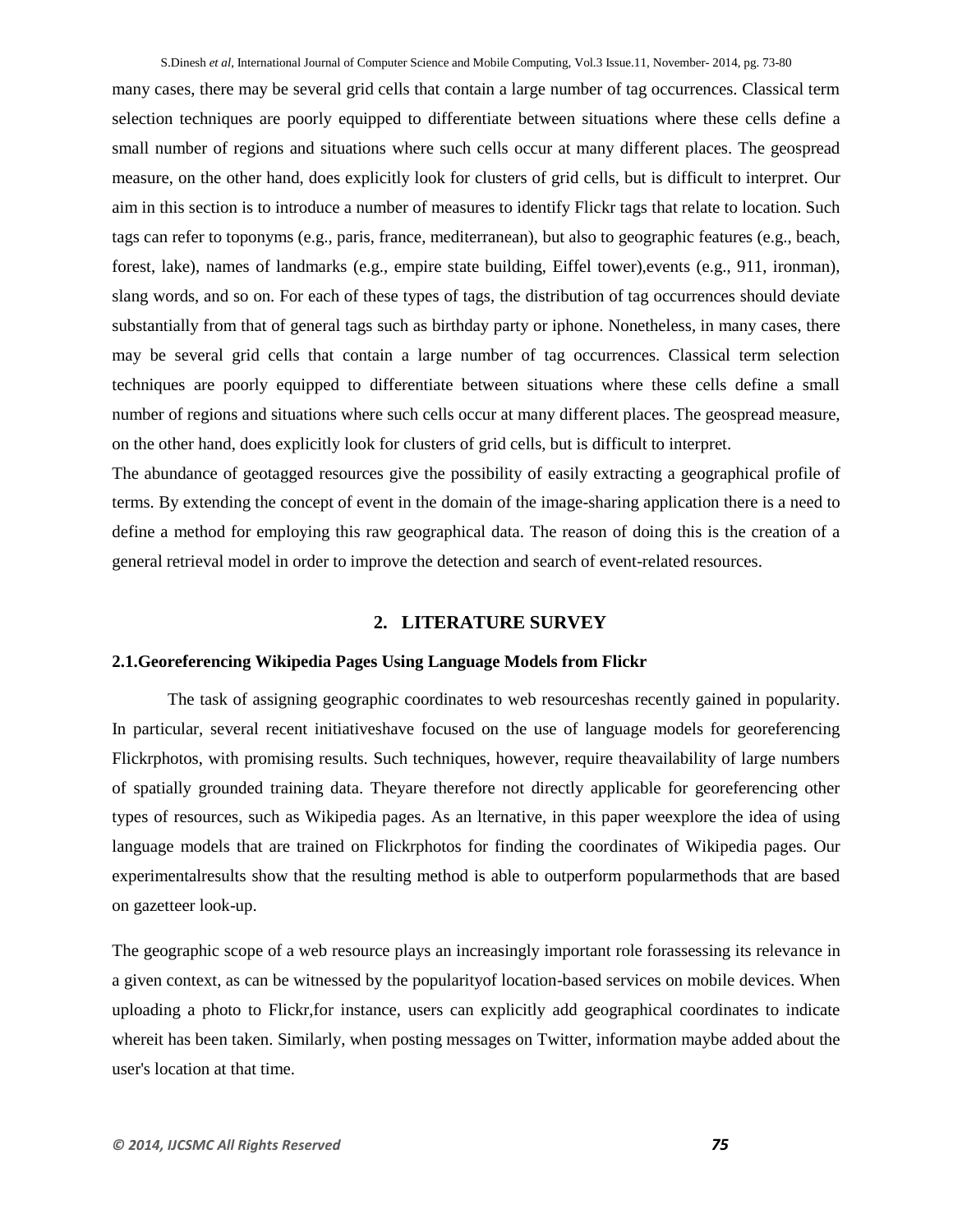Our method, on the other hand, only usesinformation that was obtained from freely available, usercontributed data, inthe form of georeferenced Flickr photos, and uses standard language modelingtechniques.These results suggest that the implicit spatial information that arises fromthe tagging behavior of users may have a stronger role to play in the eld of geographic information retrieval, which is currently still dominated by gazetteerbased approaches. Moreover, as the number of georeferenced Flickr photos isconstantly increasing, the spatial models that could be derived are constantly improving. Further work is needed to compare the information contained implicitlyin such language models with the explicit information contained in gazetteers.

The reason isthat typically there is only one Wikipedia page about a given location, so eitherits location is already known or its location cannot be found by using othergeoreferenced pages. Moreover, due to the smaller number of georeferenced pages and the large number of spatiallyirrelevant terms on a typical Wikipedia page, the process further complicates.

# **2.2 Exploring Place through User Generated Content: Using Flickr to Describe City Cores**

Terms used to describe city centers, such asDowntown, are key concepts in everydayor vernacular language. Here, we explore such language by harvesting georeferencedand tagged metadata associated with 8 million Flickr images and thus consider how largenumbers of people name city core areas. The nature of errors and imprecision in taggingand georeferencing are quantified, and automatically generated precisionmeasures appearto mirror errors in the ositioning of images. Users seek to ascribe appropriate semanticsto images, though bulk-uploading and bulk-tagging may introduce bias. Between 0.5–2%of tags associated with georeferenced images analyzed describe city core areas generically,while 70% of all georeferenced images analyzed include specific place name tags, withplace names at the granularity of city names being by far the most common.

Exploring commonsense notions requires that we have access to descriptions whichsomehow reflect vernacular usage. One data source with considerable potential in GIScienceis so called user generated content (UGC) or, perhaps more specifically, volunteeredgeographic information (VGI). Both UGC and VGI are essentially data uploaded to theweb by individuals, such as YouTube videos, Open Street Map data, or Flickr images andtags. References to location may be stored as (potentially) unambiguous coordinates orreferences to place names in the form of, for example, tags or titles, if users feel that locationis a useful (or practical) way of describing such an information object.

Chief amongst these tag properties appears to be the importance of both vernacularnames specific to individual cities, and more generally, place names, in describinggeoreferenced images. More than 70% of georeferenced images, and up to 35% of tags,included at least one place name tag of some granularity,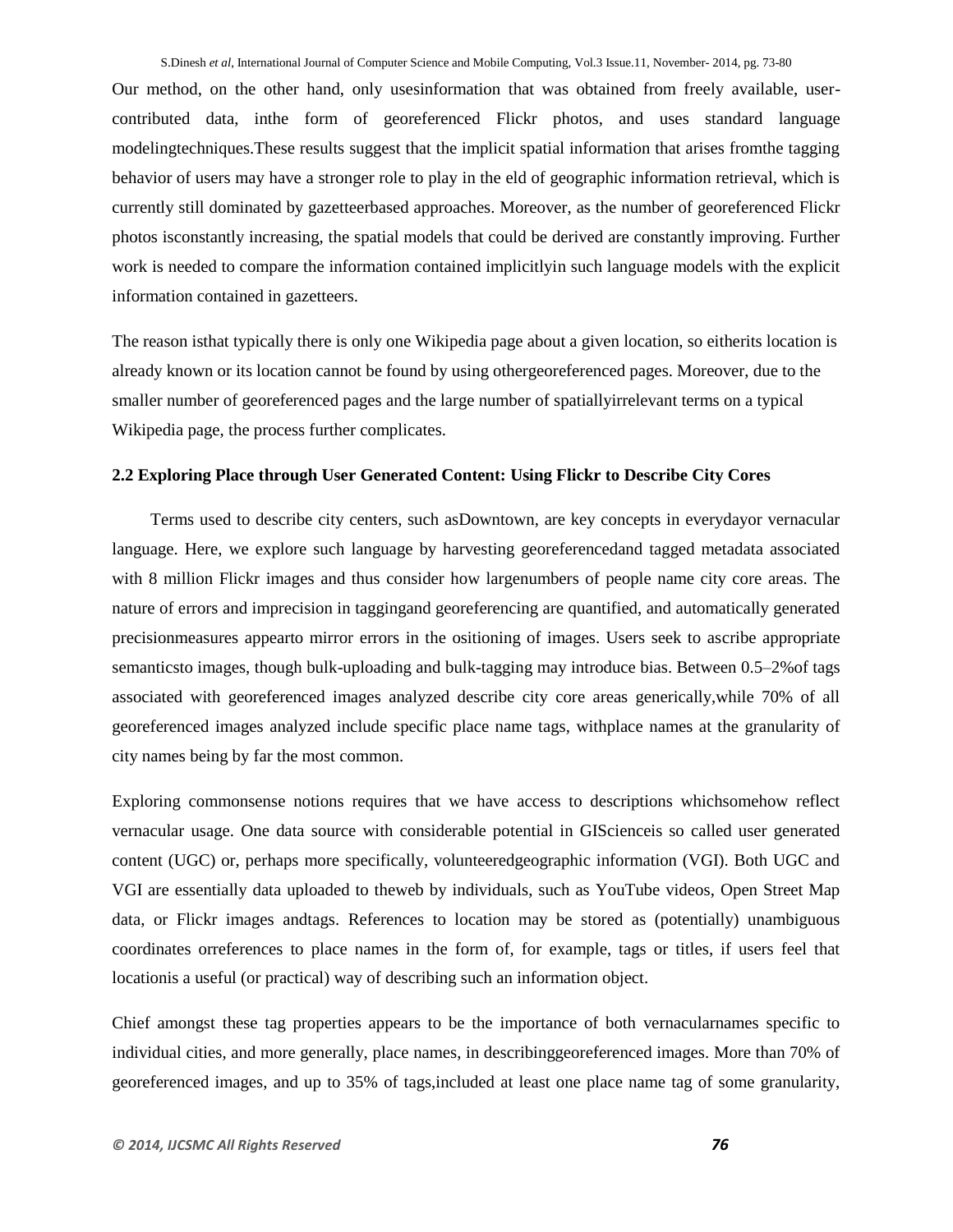reflecting the overall importanceof place names in tagging behavior, and tags at the granularity of cities dominate.

Users appear to have added the same taglist to a whole set of photosuploaded simultaneously. Overall, the relationship between misplaced and mistaggeditems suggests that most users take tagging seriously, but not all of them are willing orable to correctly locate images on a map when georeferencing—in other words people arebetter at describing what they have seen in terms of semantics than they are at assigning anaccurate georeference.

# **2.3.A Latent Variable Model for Geographic Lexical Variation**

The rapid growth of geotagged social mediaraises new computational possibilities for investigatinggeographic linguistic variation. Inthis paper, we present a multi-level generativemodel that reasons jointly about latent topicsand geographical regions. High-level topicssuch as "sports" or "entertainment" are rendereddifferently in each geographic region,revealing topic-specific regional distinctions.Applied to a new dataset of geotagged microblogs,our model recovers coherent topicsand their regional variants, while identifyinggeographic areas of linguistic consistency.In this paper, we present a method foridentifying geographically-aligned lexical variationdirectly from raw text. Our approach takes the formof a probabilistic graphical model capable of identifyingboth geographicallysalient terms and coherentlinguistic communities.

One challenge in the study of lexical variation isthat term frequencies are influenced by a variety offactors, such as the topic of discourse. We addressthis issue by adding latent variables that allow us tomodel topical variation explicitly. We hypothesize that geography and topic interact, as "pure" topicallexical distributions are corrupted by geographicalfactors; for example, a sports-related topic willbe rendered differently in New York and California.Each author is imbued with a latent "region" indicator, which both selects the regional variant ofeach topic, and generates the author's observed geographicallocation.

We develop a model that incorporates two sourcesof lexical variation: topic and geographical region.We treat the text and geographic locations as outputsfrom a generative process that incorporates bothtopics and regions as latent variables.6 During inference,we seek to recover the topics and regions thatbest explain the observed data.

We see this work as a first step towards a unsupervisedmethodology for modeling linguistic variationusing raw text. Indeed, in a study of morphosyntacticvariation, Szmrecsanyi finds that bythe most generous measure, geographical factors accountfor only 33% of the observed variation. Ouranalysis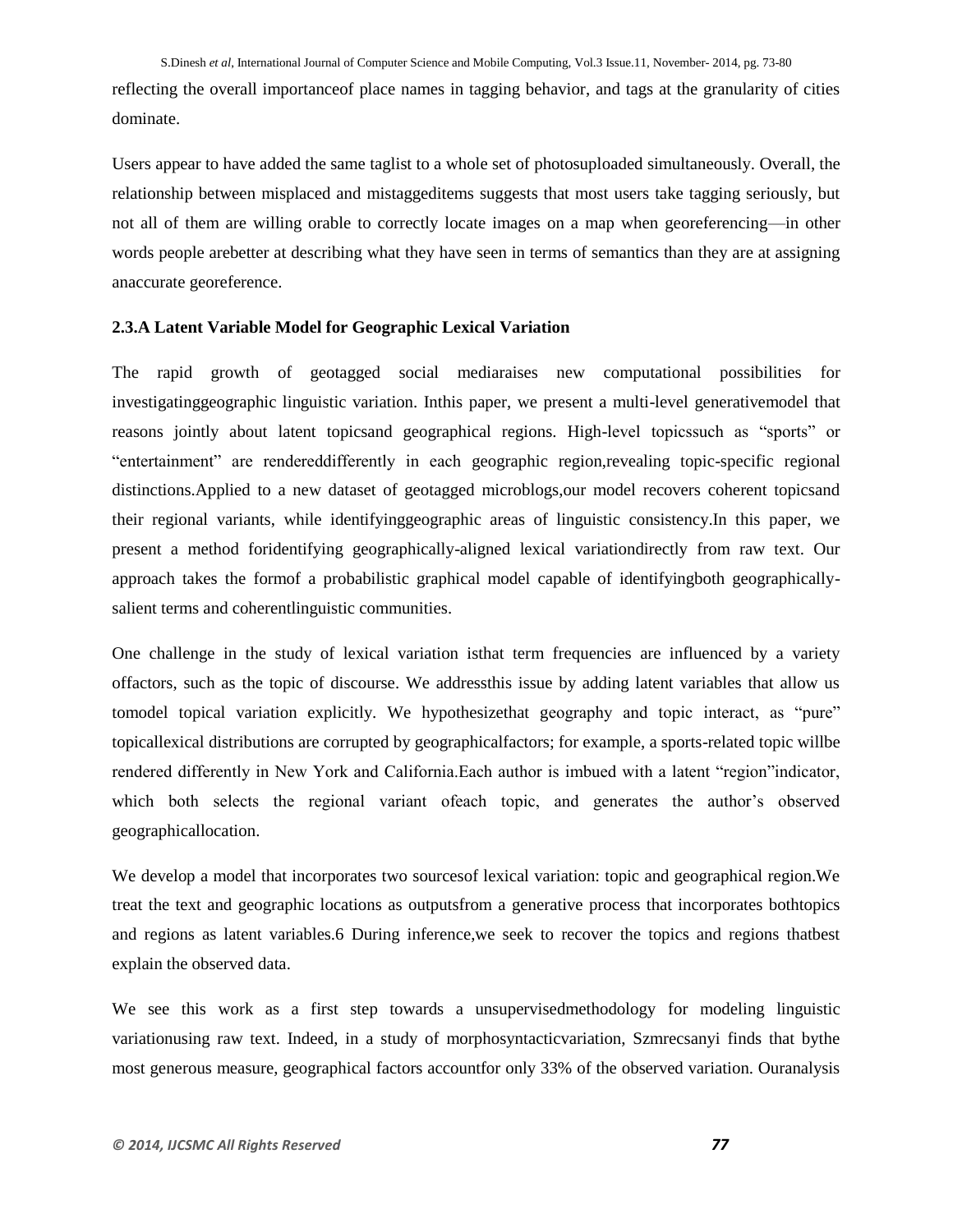might well improve if non-geographicalfactors were considered, including age, race, gender,income and whether a location is urban or rural.

We apply mean-field variational inference: a fullyfactoredvariational distribution Q is chosen to minimizethe Kullback-Leibler divergence from thetrue distribution. Mean-field variational inferencewith conjugate priors is described in detail elsewhere we restrict our focus to the issues that areunique to the geographic topic model.

## **2.4.You Are Where You Tweet: A Content-Based Approach to Geo-Locating Twitter Users**

Three of the key featuresof the proposed approach are: (i) its reliance purely on tweetcontent, meaning no need for user IP information, privatelogin information, or external knowledge bases; (ii) a classification component for automatically identifying words intweets with a strong local geo-scope; and (iii) a lattice-basedneighborhood smoothing model for refining a user's locationestimate. The system estimates k possible locations for eachuser in descending order of confidence. On average we findthat the location estimates converge quickly, placing 51% of Twitter users within 100miles of their actual location.

Mining this people-centric sensor data promises new personalized information services, including local news summarized from tweets of nearby Twitter users, the targeting of regional advertisements, spreading business information to local customers, and novel location-based applications (e.g., Twitter-based earthquake detection, which canbe faster than through traditional official channels).

To overcome this location sparsity problem, we proposein this paper to predict a user's location based purely onthe content of the user's tweets, even in the absence of anyother geospatial cues. Our intuition is that a user's tweetsmay encode some location-specific content { either specificplace names or certain words or phrases more likely to beassociated with certain locations than othersfor people from Texas). In this way, we can ll-the-gap forthe 74% of Twitter users lacking city-level granular locationinformation.

The content-based approach relies ontwo key refinements: (i) a classification component for automatically identifying words in tweets with a strong localgeo-scope; and (ii) a lattice-based neighborhood smoothingmodel for refining a user's location estimate. We have seenhow the location estimator can place 51% of Twitter userswithin 100 miles of their actual location.

To quantify the impact of an increasing amount of userinformation, we calculate the distribution of Error Distanceand the Average Error Distance across all of the test usersbased on the Local Word ltering location estimator relyingon a range of tweets from 100 to 1000.The error distance distribution, where each point representsthe fraction of users with an error in that range.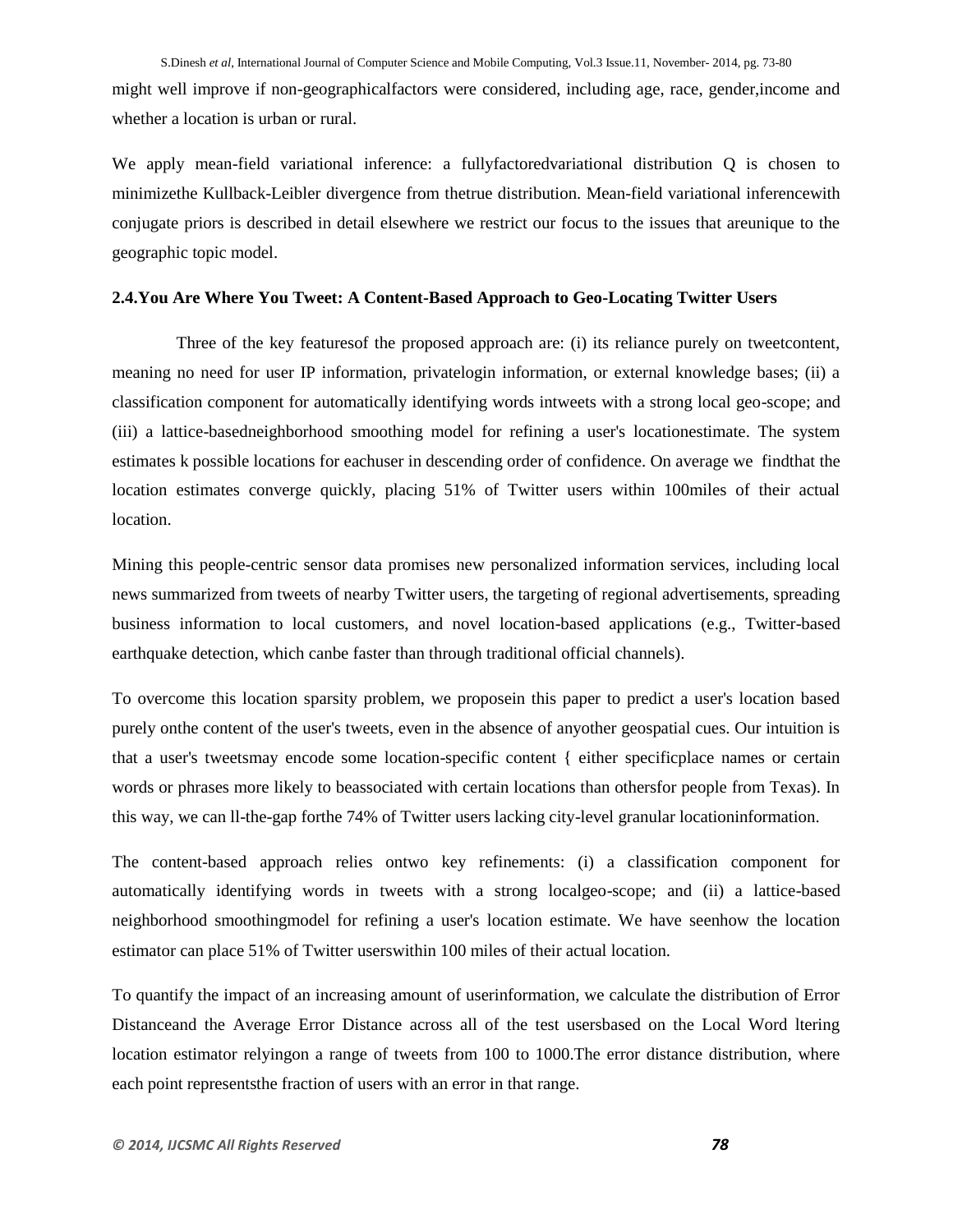### **2.5.Kernel Density Estimation via Diffusion**

We present a new adaptive kernel density estimator based onlinear diffusion processes. The proposed estimator builds on existingideas for adaptive smoothing by incorporating information from a pi-lot density estimate. In addition, we propose a new plug-in bandwidthselection method that is free from the arbitrary normal reference rulesused by existing methods. We present simulation examples in whichthe proposed approach outperforms existing methods in terms of accuracy and reliability.

The aim of this paper is to introduce an adaptive kernel density estimationmethod based on the smoothing properties of linear diffusion processes. Thekey idea is to view the kernel from which the estimator is constructed as thetransition density of a diffusion process. We utilize the most general lineardiffusion process that has a given limiting and stationary probability density. This stationary density is selected to be either a pilot density estimateor a density that the statistician believes represents the information aboutthe data prior to observing the available empirical data. The approach leadsto a simple and intuitive kernel estimator with substantially reduced asymptotic bias and mean square error. The proposed estimator deals well withboundary bias and, unlike other proposals, is always a bona fide probabilitydensity function.

The resulting diffusion estimator unifies many of the existing ideas about adaptivesmoothing. In addition, the estimator is consistent at boundaries. Numerical experiments suggest good practical performance. As future research, the

proposed estimator can be extended in a number of ways. First, we can construct kernel density estimators based on L´evy processes, which will havethe diffusion estimator as a special case. The kernels constructed via a L´evyprocess could be tailored for data for which smoothing with the Gaussiankernel density estimator or diffusion estimator is not optimal. Such casesarise when the data is a sample from a heavy-tailed distribution. Second,more subtle and interesting smoothing models can be constructed by considering nonlinear parabolic PDEs.

The paper introduces an improved plug-in bandwidth selection method that completely avoids the normal reference rules that haveadversely affected the performance of plug-in methods. The new plug-inmethod is thus genuinely "nonparametric," since it does not require a preliminary normal model for the data. Moreover, our plug-in approach doesnot involve numerical optimization and is not much slower than computinga normal reference rule.